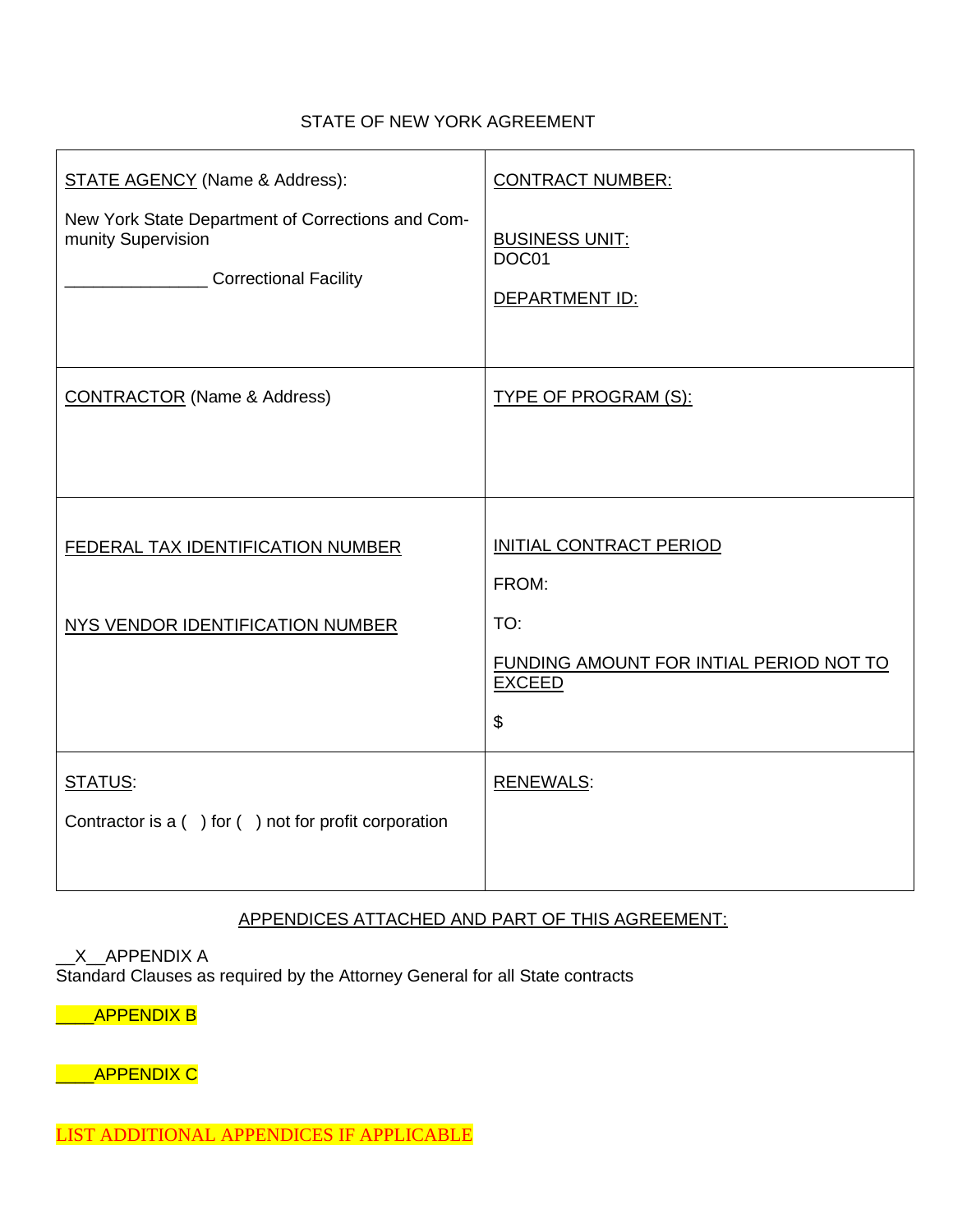| <b>Contract Number:</b> |  |
|-------------------------|--|
|                         |  |

IN WITNESS WHEREOF, the parties hereto have executed or approved this AGREEMENT on the dates below their signatures.

---------------------------------------------------------------------------------------------------------------------

AGENCY CERTIFICATION: "In addition to the acceptance of this contract, I also certify that original copies of this signature page will be attached to all other exact copies of this contract."

Agency: Department of Corrections and Community Supervision

| By:           | Title: |
|---------------|--------|
| Printed Name: | Date:  |

---------------------------------------------------------------------------------------------------------------------

CONTRACTOR CERTIFICATION: "In addition to the acceptance of this contract, I also certify that all information provided to the Agency is complete, true, and accurate with regard to State Finance Law Section 139-j and Section 139-k."

|  | thereto by order of the board of directors of said corporation. | On the ______ day of _________________, 20___ before me personally appeared<br>_______________, to me known, who being by me duly sworn, did depose and say that he/she<br>resides at ___________________, that he/she is the _________________ of the corporation de-<br>scribed herein which executed the foregoing instrument; and that he/she signed his/her name |  |
|--|-----------------------------------------------------------------|-----------------------------------------------------------------------------------------------------------------------------------------------------------------------------------------------------------------------------------------------------------------------------------------------------------------------------------------------------------------------|--|
|  |                                                                 |                                                                                                                                                                                                                                                                                                                                                                       |  |

---------------------------------------------------------------------------------------------------------------------

ATTORNEY GENERAL STATE COMPTROLLER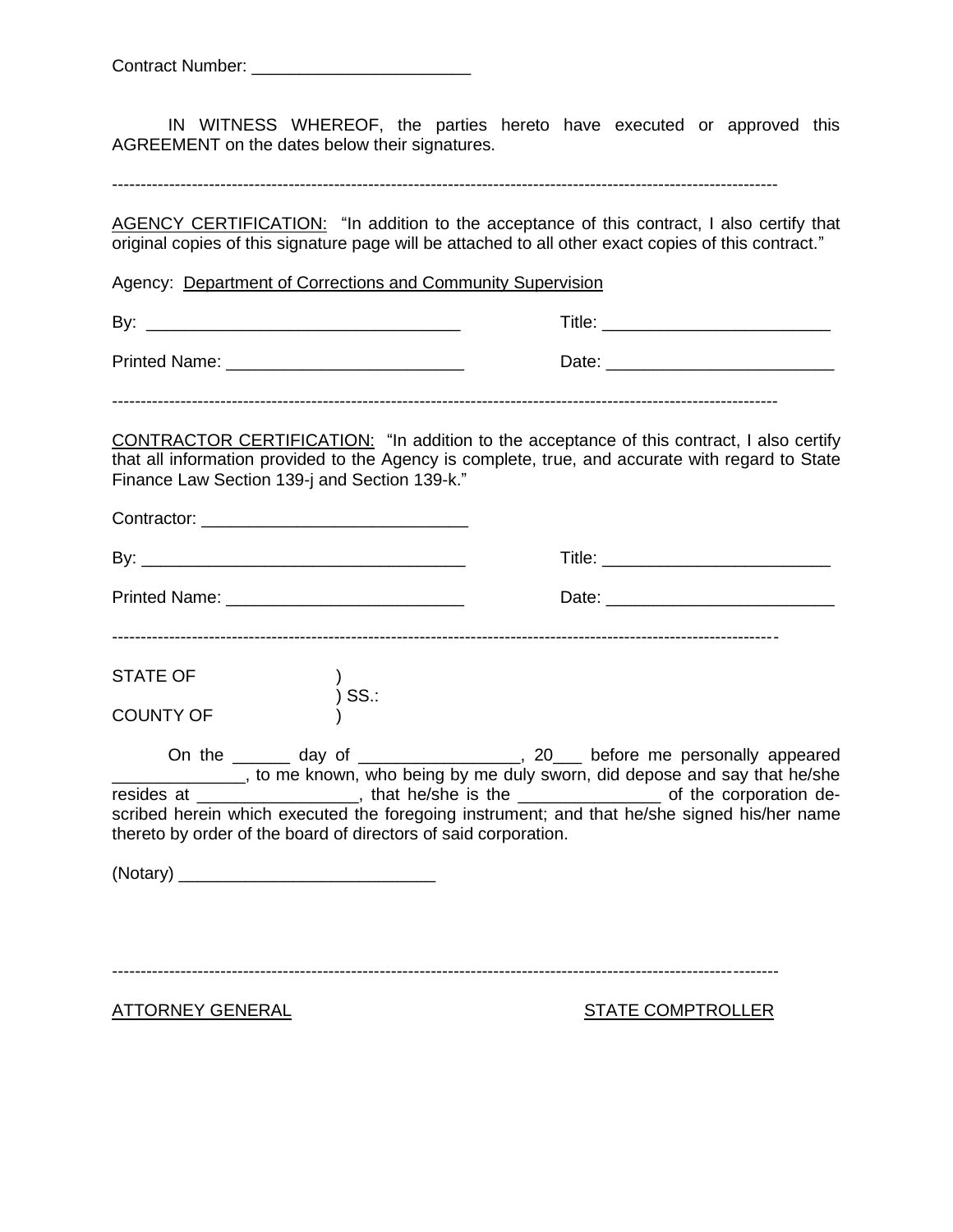## STATE OF NEW YORK DEPARTMENT OF CORRECTIONS AND COMMUNITY SUPERVISION \_\_\_\_\_\_\_\_\_\_\_ CORRECTIONAL FACILITY

This AGREEMENT is hereby made by and between the CORRECTIONAL FACILITY (hereinafter FACILITY) and the CONTRACTOR identified on the face page hereof.

## WITNESSETH:

WHEREAS, the FACILITY has the authority to provide funding for the operation and maintenance of its facilities and desires to contract with skilled parties possessing the necessary resources to provide such services; and

WHEREAS, the FACILITY has solicited bids in order to procure the services of a wellqualified service provider in order to provide such services and has selected CONTRACTOR in order to provide such services for FACILITY; and

WHEREAS, the CONTRACTOR is ready, willing and able to provide such services and possesses or can make available all necessary qualified personnel, licenses, facilities and expertise and perform or have performed the services required pursuant to the terms of this AGREEMENT;

NOW THEREFORE, in consideration of the promises, responsibilities and covenants herein, the FACILITY and the CONTRACTOR agree as follows:

1. SERVICES: Contractor will carry out all responsibilities and services identified in the proposal attached herein as **Appendix** entitled:

"B." (Invitation for Bid#) or (Request for Proposal#)

- 2. ENTIRE AGREEMENT: This AGREEMENT, including the face page and all its appendices, constitutes the entire AGREEMENT between the parties and supersedes all other communications between the parties relating to the subject matter herein.
- 3. EFFECTIVE DATE: This AGREEMENT shall become effective (enter start date) and is subject to approval by both the Office of the Attorney General and the Office of the State Comptroller, and shall remain in effect through (enter end date).
- 4. APPENDIX A: DOCCS Appendix A (Standard Clauses as required by the Attorney General for all State contracts) is attached hereto and made a part hereof.
- 5. CONTROLLING LAW: This AGREEMENT shall be construed and interpreted in accordance with the Laws of the State of New York.
- 6. ORDER OF PRECEDENCE: In the event of any conflict between the terms of this Agreement and the terms of it Appendices, the following order of precedence shall apply:
	- 1. APPENDIX A Standard Clauses as required by the Attorney General for all State contracts
	- 2. AGREEMENT # \_\_\_\_\_\_\_\_\_\_\_\_\_ inclusive of all appendices;
	- 3. APPENDIX | (Invitation for Bid#) or (Request for Proposal#)
	- 4. APPENDIX <u>(Add additional Appendixes as necessary</u>)
	- 5. APPENDIX <u>Contractor's Bid Submission</u>
- 7. ACCOUNTING: DOCCS shall be entitled to and shall receive from CONTRACTOR an accounting of its revenues at the conclusion of the period of this agreement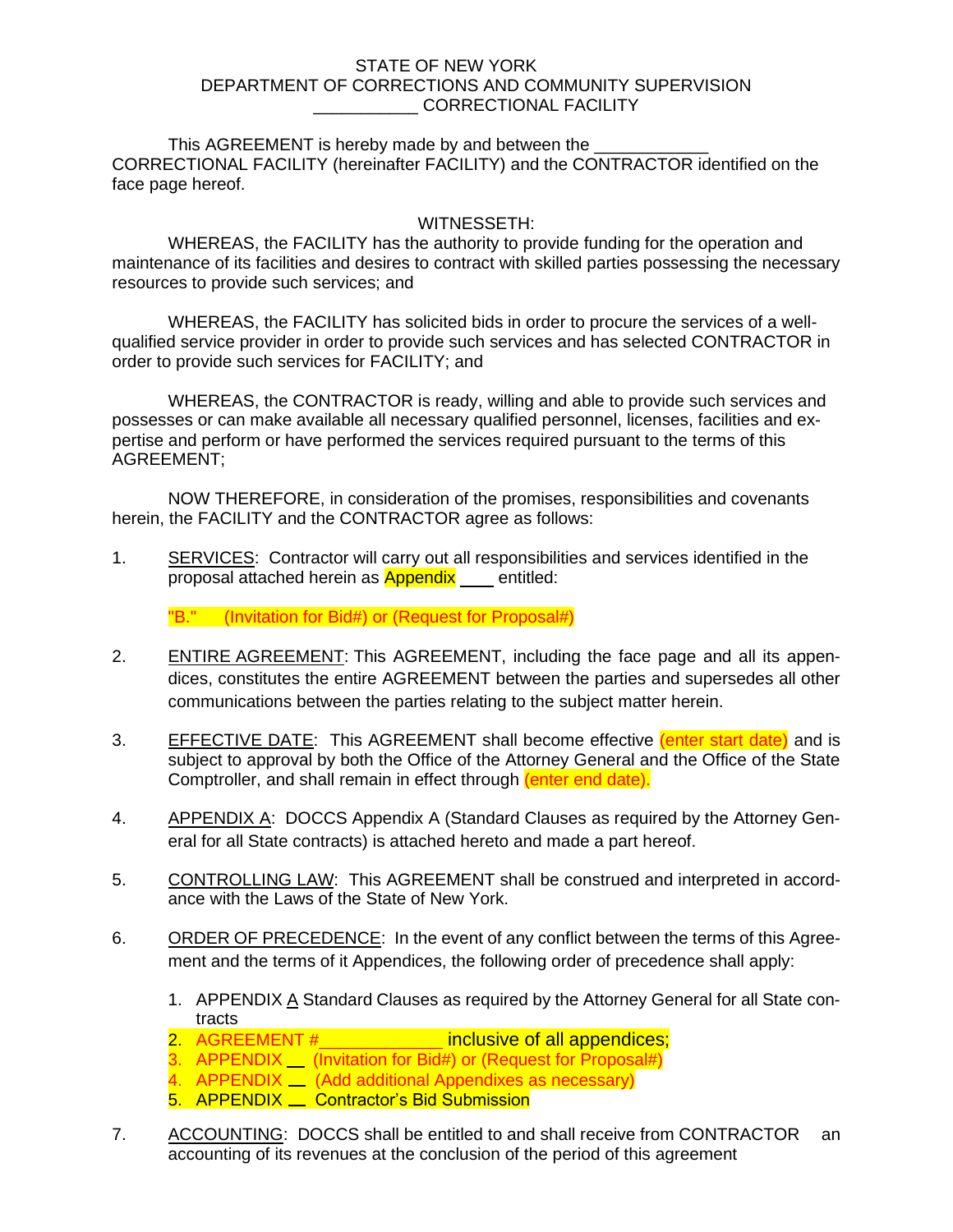- 8. CIVIL-EQUAL-HUMAN RIGHTS: The contractor agrees to comply with all applicable federal, State and local Civil Rights and Human Rights laws with reference to equal employment opportunities and the provision of services.
- 9. LATE PAYMENT: Interest on late payment is governed by State Finance Law §179-m.
- 10. TERMINATION: This AGREEMENT may be terminated (1) at any time, by the FACILITY, with 30 days notice of its intent to cancel, (2) immediately, for cause, upon written notice by the facility, if the CONTRACTOR fails to comply with the terms and conditions of this AGREEMENT and/or with any laws, rules, regulations, policies or procedures affecting this AGREEMENT, including compliance with New York State Finance Law Sections 139 j and k, and New York State Tax Law Section 5a.
- 11. INDEMNIFICATION: The CONTRACTOR shall be solely responsible and answerable in damages for any and all accidents and/or injuries to persons (including death) or property arising out of or related to the services to be rendered by the CONTRACTOR or its subcontractors pursuant to this AGREEMENT. The CONTRACTOR shall indemnify and hold harmless the STATE and its officers and employees from claims, suits, actions, damages and costs of every nature arising out of the provision of services pursuant to this AGREEMENT.

The CONTRACTOR is an independent contractor and may neither hold itself out nor claim to be an officer, employee or subdivision of the FACILITY nor make any claim, demand or application to or for any right based upon any different status.

- 12. NOTICES: All notices permitted or required hereunder shall be in writing and shall be transmitted either:
	- (a) via certified or registered United States mail, return receipt requested;
	- (b) by personal delivery;
	- (c) by expedited delivery service; or
	- (d) by e-mail.

Such notices shall be addressed as follows or to such different addresses as the parties may from time-to-time designate:

| <b>State of New York [Agency Name]</b> | [Contractor Name]        |
|----------------------------------------|--------------------------|
| Name:                                  | Name:                    |
| Title:                                 | Title:                   |
| <b>Address:</b>                        | <b>Address:</b>          |
| <b>Telephone Number:</b>               | <b>Telephone Number:</b> |
| <b>E-mail Address:</b>                 | <b>E-mail Address:</b>   |

Any such notice shall be deemed to have been given at the time of personal delivery or, in the case of expedited delivery service or certified or registered United States mails, as of the date of first attempted delivery at the address and in the manner provided herein, or in the case of facsimile transmission or e-mail, upon receipt.

The parties may, from time to time, specify any new or different address in the United States as their address for purposes of receiving notice under this Agreement by giving fifteen (15) days written notice to the other party sent in accordance herewith. The parties agree to mutually designate individuals as their respective representatives for the purposes of receiving notices under this Agreement. Additional individuals may be designated in writing by the parties for purposes of implementation and administration/billing, resolving issues and problems and/or for dispute resolution.